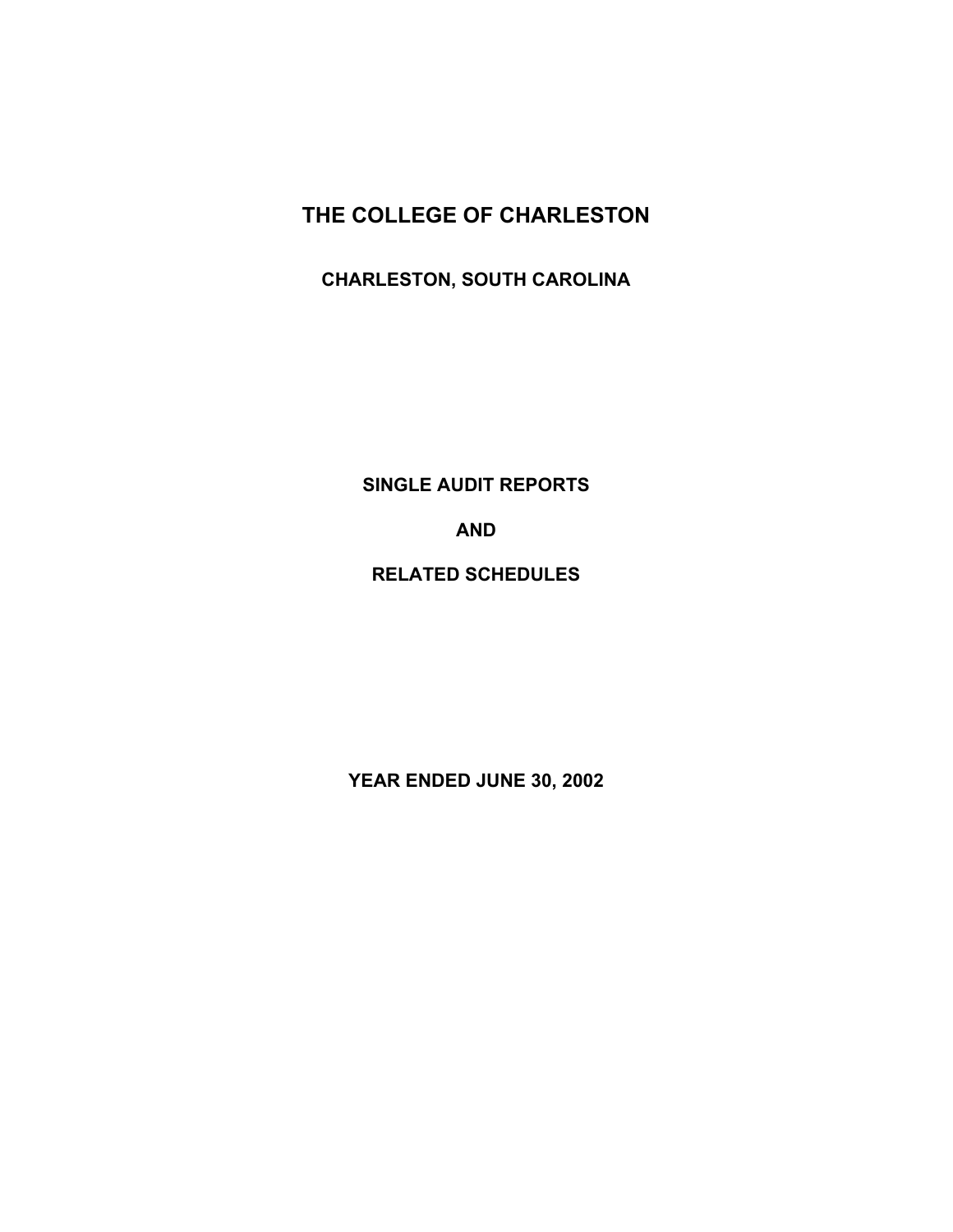## **Table of Contents**

| Independent Auditors' Report on Compliance With<br>Requirements Applicable to Each Major Program and on<br>Internal Control Over Compliance in Accordance With OMB<br>Circular A-133 and on the Supplementary Schedule of |           |
|---------------------------------------------------------------------------------------------------------------------------------------------------------------------------------------------------------------------------|-----------|
| Federal Awards                                                                                                                                                                                                            | $1 - 2$   |
| Schedule 1 - Schedule of Expenditures of Federal Awards                                                                                                                                                                   | $3 - 7$   |
| Notes to the Schedule of Expenditures of Federal Awards                                                                                                                                                                   | 8         |
| Schedule 2 - Schedule of Findings and Questioned Costs                                                                                                                                                                    | 9         |
| Schedule 3 - Summary Schedule of Prior Audit Findings                                                                                                                                                                     | 10        |
| Independent Auditors' Report on Compliance and on<br>Internal Control Over Financial Reporting Based on an<br>Audit of Financial Statements Performed in Accordance                                                       |           |
| with Government Auditing Standards                                                                                                                                                                                        | $11 - 12$ |

**Page**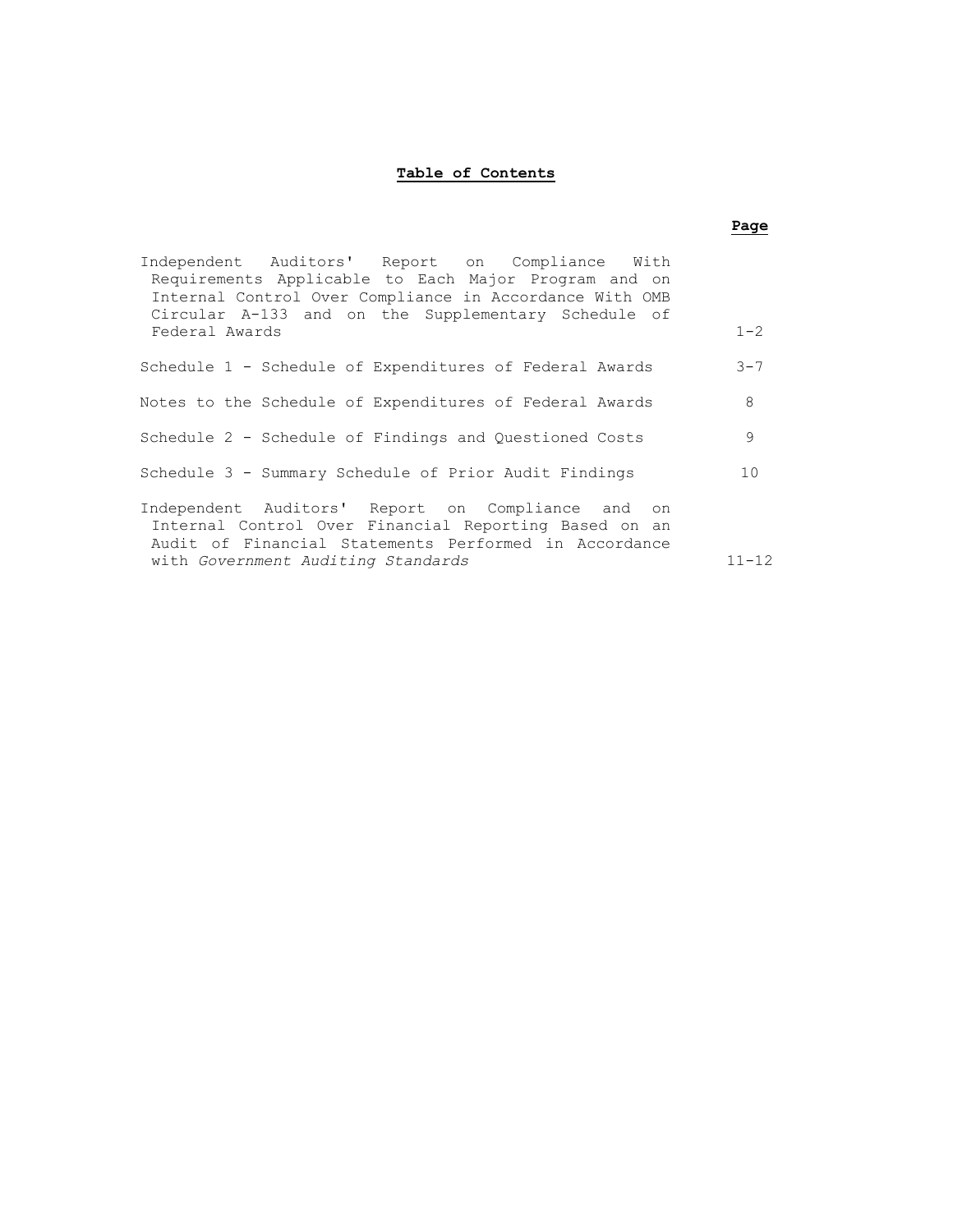## State of South Carolina



## Office of the State Auditor

1401 MAIN STREET, SUITE 1200<br>COLUMBIA, S.C. 29201

THOMAS L. WAGNER, JR., CPA

(803) 253-4160 FAX (803) 343-0723

March 27, 2003

The Honorable Mark Sanford, Governor and Members of the Board of Trustees College of Charleston Charleston, South Carolina

The report on compliance and internal control over financial reporting, and the report on compliance and internal control over compliance applicable to each major program of the College of Charleston for the fiscal year ended June 30, 2002, were issued by Cherry, Bekaert, & Holland, LLP, Certified Public Accountants, under contract with the South Carolina Office of State Auditor. These reports are an integral part of an audit performed in accordance with Government Auditing Standards, and should be read in conjunction with the basic financial statements of the College of Charleston for the fiscal year ended June 30, 2002, issued by Cherry, Bekaert, & Holland, LLP, Certified Public Accountants, dated October 31, 2002.

If you have any questions regarding this report, please let us know.

Respectfully submitted.

Thomas I Wagner, **State Auditor** 

TLWjr/trb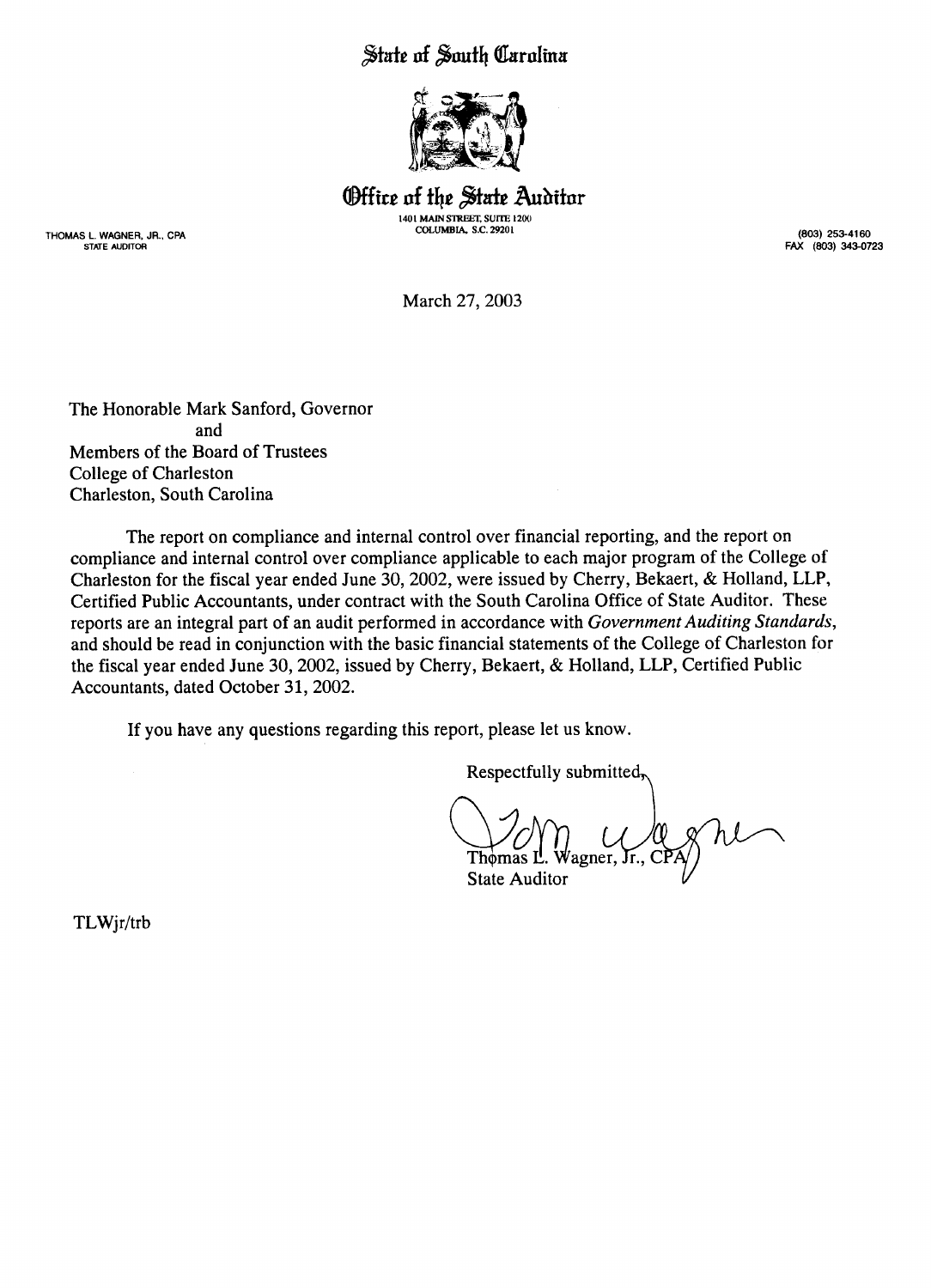

## **REPORT ON COMPLIANCE WITH REQUIREMENTS APPLICABLE TO EACH MAJOR PROGRAM AND INTERNAL CONTROL OVER COMPLIANCE IN ACCORDANCE WITH OMB CIRCULAR A-133 AND ON THE SUPPLEMENTARY SCHEDULE OF EXPENDITURES OF FEDERAL AWARDS**

The Office of the State Auditor and Members of the Board of Trustees The College of Charleston Charleston, South Carolina

#### Compliance

We have audited the compliance of The College of Charleston with the types of compliance requirements described in the *U.S. Office of Management and Budget (OMB) Circular A-133 Compliance Supplement* that are applicable to each of its major federal programs for the year ended June 30, 2002. The College of Charleston's major federal programs are identified in the summary of auditor's results section of the accompanying schedule of findings and questioned costs. Compliance with the requirements of laws, regulations, contracts and grants applicable to each of its major federal programs is the responsibility of The College of Charleston's management. Our responsibility is to express an opinion on The College of Charleston's compliance based on our audit.

We conducted our audit of compliance in accordance with auditing standards generally accepted in the United States of America, the standards applicable to financial audits contained in *Government Auditing Standards,* issued by the Comptroller General of the United States; and OMB Circular A-133, *Audits of States, Local Governments, and Non-Profit Organizations.* Those standards and OMB Circular A-133 require that we plan and perform the audit to obtain reasonable assurance about whether noncompliance with the types of compliance requirements referred to above that could have a direct and material effect on a major federal program occurred. An audit includes examining, on a test basis, evidence about The College of Charleston's compliance with those requirements and performing such other procedures as we considered necessary in the circumstances. We believe that our audit provides a reasonable basis for our opinion. Our audit does not provide a legal determination on The College of Charleston's compliance with those requirements.

In our opinion, The College of Charleston complied, in all material respects, with the requirements referred to above that are applicable to each of its major federal programs for the year ended June 30, 2002.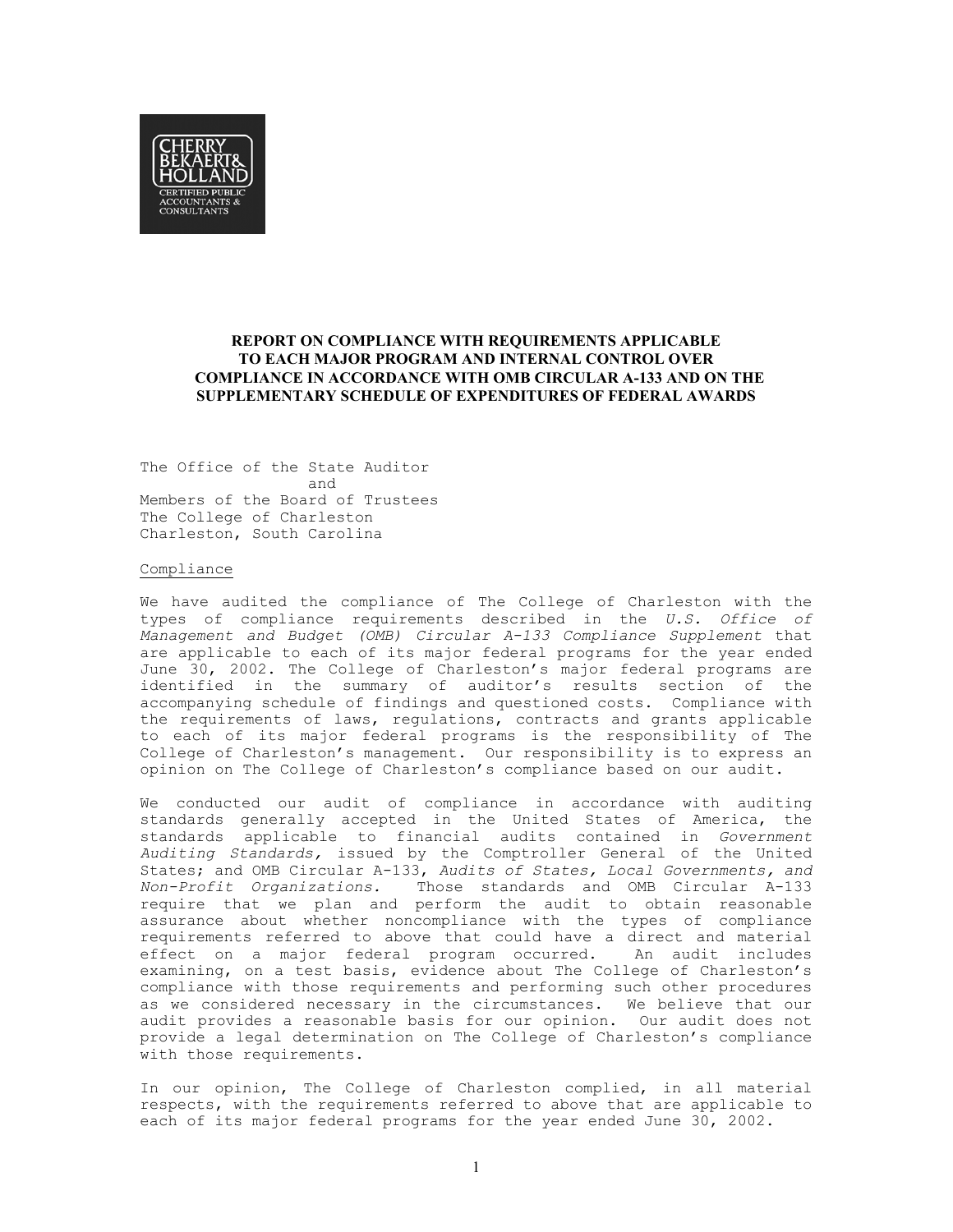### Internal Control Over Compliance

The management of The College of Charleston is responsible for establishing and maintaining effective internal control over compliance with requirements of laws, regulations, contracts and grants applicable<br>to federal programs. In planning and performing our audit, we<br>considered The College of Charleston's internal control over compliance with requirements that could have a direct and material effect on a major federal program in order to determine our auditing procedures for the purpose of expressing our opinion on compliance and to test and report on internal control over compliance in accordance with OMB Circular A-133.

Our consideration of the internal control over compliance would not necessarily disclose all matters in the internal control that might be material weaknesses. A material weakness is a condition in which the design or operation of one or more of the internal control components<br>design or operation of one or more of the internal control components<br>with applicable requirements of laws, regulations, contracts and grants<br>that would employees in the normal course of performing their assigned functions. We noted no matters involving the internal control over compliance and its operation that we consider to be material weaknesses.

## Schedule of Expenditures of Federal Awards

We have audited the basic financial statements of The College of<br>Charleston as of and for the year ended June 30, 2002. Our audit was<br>performed for the purpose of forming an opinion on the basic financial statements of The College of Charleston, taken as a whole. The accompanying schedule of expenditures of federal awards is presented for purposes of additional analysis as required by the U.S. Office of Management and Budget Circular A-133, Audits of States, Local Governments, and Non-Profit Organizations, and is not a required part of the basic financial statements. Such information has been subjected to the auditing procedures applied in the audit of the basic financial<br>statements and, in our opinion, is fairly stated, in all material<br>respects, in relation to the financial statements taken as a whole.

This report is intended for the information and use of The Board of Trustees, management, and federal awarding agencies and pass-through entities and is not intended to be and should not be used by anyone other than these specified parties.

Churz, Belast, Helland, L.L.P.

Florence, South Carolina October 31, 2002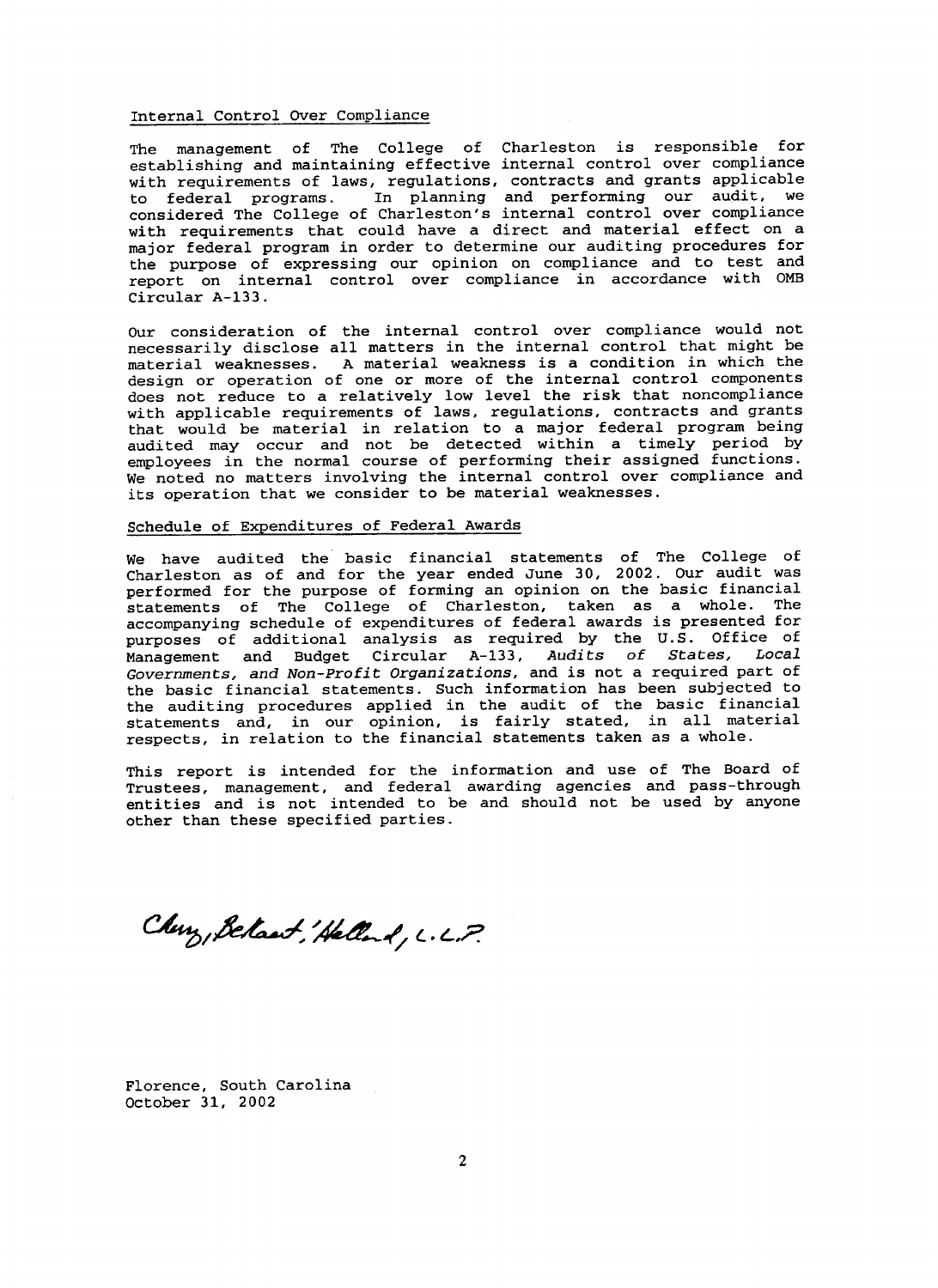| Federal Grantor/Program Title                                                                                                  | Federal<br><b>CFDA</b><br><b>Number</b> | Pass-Through<br>Grantor's<br><b>Number</b> | <b>Total</b><br><b>Expenditures</b> |
|--------------------------------------------------------------------------------------------------------------------------------|-----------------------------------------|--------------------------------------------|-------------------------------------|
| Direct Programs:                                                                                                               |                                         |                                            |                                     |
| U.S Department of Agriculture                                                                                                  |                                         |                                            |                                     |
| Evaluation of Resistance to Root-Knot Nematodes                                                                                |                                         |                                            |                                     |
| in Pepper Pls and Rhizoctonia in Vigna Pls                                                                                     | 10.001                                  | 58-6659-1-211                              | 13,720                              |
| Disease Resistance Lowered By Disolved Oxygen and                                                                              |                                         |                                            |                                     |
| PH in Aquacultered Shrimp                                                                                                      | 10.206                                  | 99-352048555                               | 57,236                              |
| The Influence of Seed Predation on the Population                                                                              |                                         |                                            |                                     |
| Dynamics of Problem Weeds in Arable Farming                                                                                    | 10.206                                  | 2002-35311-11682                           | 25,543                              |
| Hydrology of Depressional and Dendritic Drainage                                                                               |                                         |                                            |                                     |
| Patterns in Lower Coastal Plain Landscapes                                                                                     | 10.652                                  | SRS 01-CA-11330135513                      | 17,202                              |
| Amphibian Inventory and Monitoring in the Francis                                                                              |                                         |                                            |                                     |
| <b>Marion National Forest</b>                                                                                                  | 10.999                                  | 01-PA-11081209-45                          | 3,425                               |
| Total U.S. Department of Agriculture                                                                                           |                                         |                                            | 117,126                             |
| U.S Department of Defense                                                                                                      |                                         |                                            |                                     |
| Twisted Monster Lie Algebras and Generalized Moonshine                                                                         | 12.901                                  | MDA904-02-1-0073                           | 6,812                               |
|                                                                                                                                |                                         |                                            |                                     |
| U.S Department of Housing and Urban Development<br><b>Student and Faculty Housing</b>                                          |                                         |                                            |                                     |
|                                                                                                                                | 14.506                                  | SC97D30205260                              | 13,462                              |
| National Aeronautics Space Administration                                                                                      |                                         |                                            |                                     |
| SC Space Grant Consortium                                                                                                      | 43.001                                  | NGT5-40050                                 | 88,073                              |
| Keys to Implementing NASA's OSS Education and Outreach                                                                         |                                         |                                            |                                     |
| Broker/Facilitator Program                                                                                                     | 43.001                                  | <b>NCC5-263</b>                            | 217,395                             |
| NASA EPSCoR Preparation Grant                                                                                                  | 43.001                                  | NCC5-413-01                                | 114,829                             |
| <b>Exploring the Solar System</b>                                                                                              | 43.001                                  | NAG5-7183                                  | 16,207                              |
| Exploring the Solar System                                                                                                     | 43.001                                  | NAG5-10633                                 | 21,730                              |
| Beta Pic-Like Circumstellar Gas Disk Around 2 and Fuse 00                                                                      | 43.001                                  | NAG5-10313                                 | 4,289                               |
| An Artificial Intelligence Classification Tool and Its Application                                                             |                                         |                                            |                                     |
| to Gamma Ray Bursts                                                                                                            | 43.001                                  | NAG5-10625                                 | 58,321                              |
| S.C Space Grant Consortium                                                                                                     | 43.001<br>43.001                        | NGT5-40099<br><b>NCC5-575</b>              | 209,062                             |
| South Carolina NASA EPSCoR Program<br>Southeast Regional Clearing House                                                        | 43.001                                  | <b>NCC5-607</b>                            | 74,775<br>104,140                   |
| <b>Total National Aeronautics Space Administration</b>                                                                         |                                         |                                            | 908,821                             |
|                                                                                                                                |                                         |                                            |                                     |
| <b>National Science Foundation</b>                                                                                             |                                         |                                            |                                     |
| Regioselective Syntheses of Heterocycles and their Applications                                                                | 47.049                                  | CHE-0212699                                | 6,031                               |
| New Heterocycles: Preparation, Characterization, Photohysical                                                                  |                                         |                                            |                                     |
| Studies                                                                                                                        | 47.049                                  | CHE-9708014                                | 295                                 |
| Guiding Gamma-Ray Burst Classification with the KDD Process                                                                    | 47.049                                  | AST-0098499                                | 9,306                               |
| Molecular Dynamics Simulations to Study High Energy Bombardment                                                                | 47.049                                  | CHE-9800362                                | 1,921                               |
| Nonstandard Analysis in Additive Number Theory                                                                                 | 47.049                                  | DMS-0070407                                | 38,315                              |
| Four College Photoelectric Telescope for Astronomical Research                                                                 | 47.049                                  | AST-007-1260                               | 69,279                              |
| In-Situ Determination of Iron Limitation in The Peruvian Updwelling<br>Mechanisms of Induced Pathogen Resistance in Seagrasses | 47.050<br>47.050                        | OCE-9907931<br>OCE-0117313                 | 94,916<br>29,253                    |
| JGOFS-Synthesis-The Role of Phytoplankton Community Structure                                                                  | 47.050                                  | OCE-9904687                                | 35,876                              |
| Using Shipboard Chemostats                                                                                                     | 47.050                                  | OCE-0094415                                | 86,214                              |
| Maintenance of Species Diversity in Temporary Ponds                                                                            | 47.074                                  | DEB-9727039                                | 35,770                              |
| Effects of Project Mutations on Myofibrillogenesis in Drosophilla                                                              | 47.074                                  | MCB-9996318                                | 94,550                              |
| Research Experience in Phsiology, Cell and Molecular Biology                                                                   | 47.074                                  | DBI-9876926                                | 43,528                              |
| Nonequillbrium Determinants of Microbial Community Structure                                                                   | 47.074                                  | DEB-0108615                                | 53,084                              |
| Moleculary Biology Core Facility For Grice Marine Research                                                                     | 47.074                                  | DBI-0122336                                | 74,985                              |
| Cordinate Induction of Sink Stregnth and Metabolism in Trees                                                                   | 47.074                                  | IBN-0114458                                | 19,045                              |
| Media and Mobilization - Radio and Southern Textile Workers                                                                    | 47.075                                  | SES0136837                                 | 12,958                              |
| Coordinating Undergraduate Field Laboratories                                                                                  | 47.076                                  | DUE-9851239                                | 7,136                               |
| Workforce Scholarship Project in Computer Sciences and Math                                                                    | 47.076                                  | DUE-0123032                                | 865                                 |
| The Biogeochemistry of DMS in a Chemically Stratified Lake<br>SGER: Biogenic Sulfur Compounds in the Bering Sea                | 47.078<br>47.078                        | OPP-9818140<br>OPP-0104190                 | 19,558<br>23,274                    |
| SGER: Brassicasterol As a Biomarker in the Ross Sea                                                                            | 47.078                                  | OPP-0112478                                | 30,162                              |
| <b>Total National Science Foundation</b>                                                                                       |                                         |                                            | 786,321                             |
|                                                                                                                                |                                         |                                            |                                     |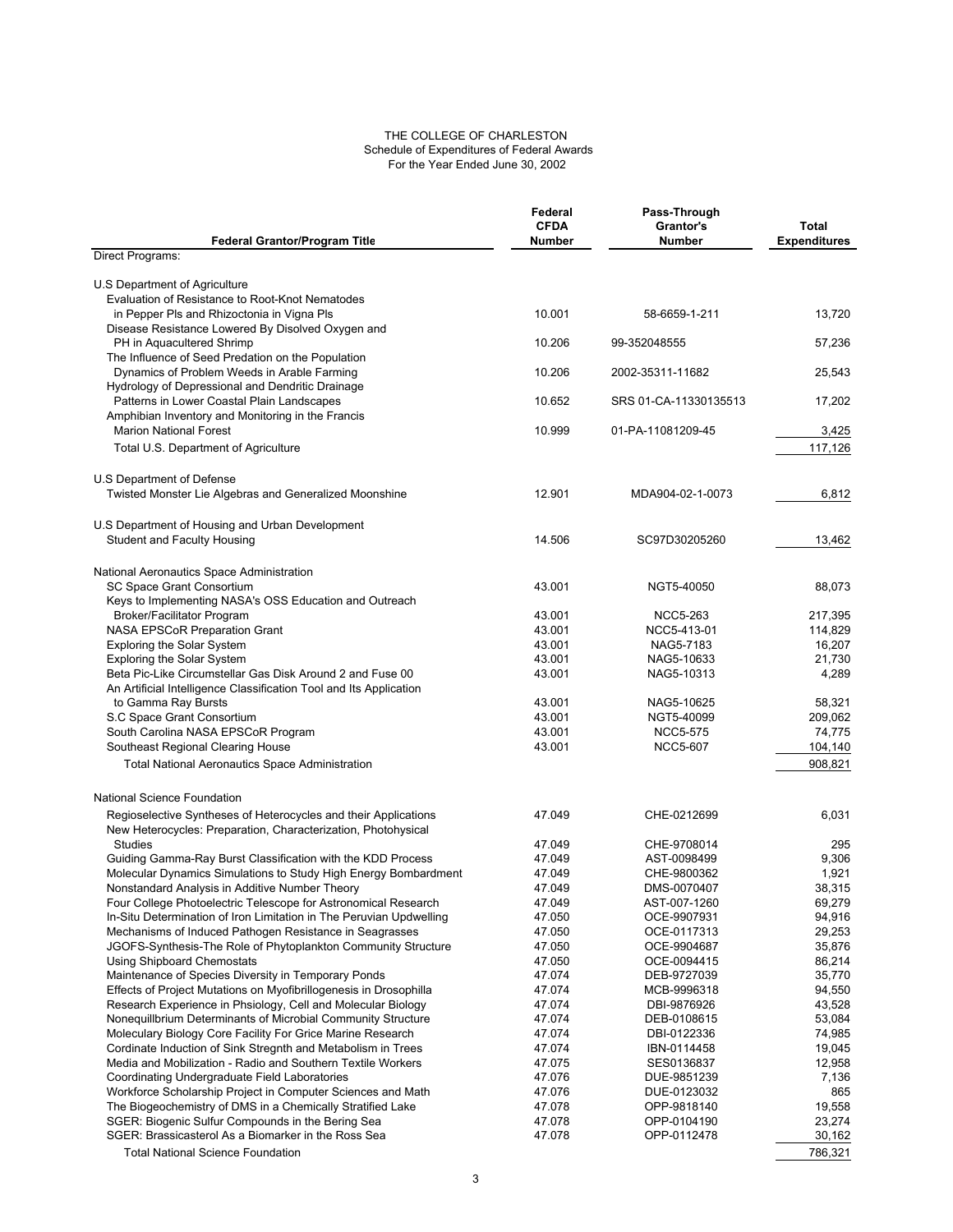| <b>Small Business Administration</b>                                      |         |              |            |
|---------------------------------------------------------------------------|---------|--------------|------------|
| <b>Small Business Administration Case Studies</b>                         | 59.005  | 504640159    | 65         |
|                                                                           |         |              |            |
| U.S Department of Education<br>Supplemental Educational Opportunity Grant | 84.007  | P007A003774  | 276,445    |
|                                                                           | 84.016A | P016A990046  |            |
| Creating An Inter-American University<br>Federal Work Study               |         |              | 6,105      |
|                                                                           | 84.033  |              | 359,517    |
| Federal Perkins Loan Program                                              | 84.038  | P038A013774  | 109,000    |
| <b>Upward Bound</b>                                                       | 84.047A | P047A990206  | 395,783    |
| Federal Pell Grant Program                                                | 84.063  |              | 4,077,590  |
| Upgrade of Scientific Equipment Infrastructure                            | 84.116Z | P116Z020062  | 41,073     |
| SC International Business Development Alliance                            | 84.153A | P153A010094  | 66,371     |
| Project Breakthrough: Transforming Education for Low Income Children      | 84.206A | R206A980044  | 83,986     |
| William D. Ford Direct Loan Program                                       | 84.268  |              | 27,920,650 |
| Total U. S. Department of Education                                       |         |              | 33,336,520 |
| Department of Health and Human Services                                   |         |              |            |
| Age, Memory and Emotion                                                   | 93.866  | R55AG15996-2 | 3,197      |
|                                                                           |         |              |            |
| U.S. Department of Agriculture                                            |         |              |            |
| Passed through Clemson University                                         |         |              |            |
| Killed Cover Crops as Mulches for Vegetable Production                    | 10.200  | 99-341038171 | 4,909      |
| National Oceanic Atmospheric ADM                                          |         |              |            |
| Passed through SC Sea Grant Consortium                                    |         |              |            |
| Middle Schools Coasteam                                                   | 11.417  | NA86RG0052-6 | 830        |
| Geologic Framework of the Grand Strand Region                             | 11.417  | NA97RG0431   | 14,642     |
| Coastal Erosion Study-Outreach and Education                              | 11.417  | NA97RG0431   | 33,773     |
| Spatially Important Macrofauna of Hard Bottom                             |         |              |            |
| <b>Communities off South Carolina</b>                                     | 11.417  | NA86RG0052   | 1.052      |
| Testing and Evaluating A Teaching Model in Marine                         |         |              |            |
| Science for Middle School                                                 | 11.417  | NA86RG0052   | 28,744     |
| Implementation of A SC Sea Grant Marine Education Program                 | 11.417  | 00HQAG0208   | 2,832      |
| COASTeam Acquatic Workshops - A School Wide Approach to                   |         |              |            |
|                                                                           |         |              |            |
| Integrating Marine and Aquatic Concepts into the K-5                      |         |              |            |
| Science Curriculum                                                        | 11.417  | NA16RG2250   | 8,771      |
| Restoring Sweetgrass in the Coastal Maritime Grasslands                   |         |              |            |
| and Savannahs                                                             | 11.417  | NA86RG0052   | 3,774      |
| Passed through Pacific Shellfish Institute                                |         |              |            |
| Mortality of Pacific Oysters                                              | 11.417  | NA96RG0488   | 12,945     |
| Passed through SC Dept of Health and Enviormental Control                 |         |              |            |
| Survey of SC Coastal Dock Owners                                          | 11.419  | NA070Z0133   | 10,845     |
| Management of National Marine Fisheries Charleston Laboratory             | 11.426  | 674-C91405   | 22,118     |
| Management of National Marine Fisheries Charleston Laboratory             | 11.426  | 674-W00085   | 111,735    |
| Management of National Marine Fisheries Charleston Laboratory             | 11.426  | N613318232   | 15,400     |
| Urbanization and Southeastern Estuarine Systems Public                    |         |              |            |
| Outreach and Information Dissemination                                    | 11.426  |              | 148        |
|                                                                           |         |              |            |
| Passed through University of Maine                                        |         |              |            |
| Genetic Identification of Deepwater Octocorals off the Northeast          |         |              |            |
| Coast of the United States                                                | 11.430  | NA06RU0140   | 4,130      |
| Passed through University of North Carolina at Wilmington                 |         |              |            |
| Deep East 2001: An Education Plan                                         | 11.430  | NA96RU-0260  | 74,017     |
| The Globe Program                                                         | 11.449  | 40AANA909091 | 3,057      |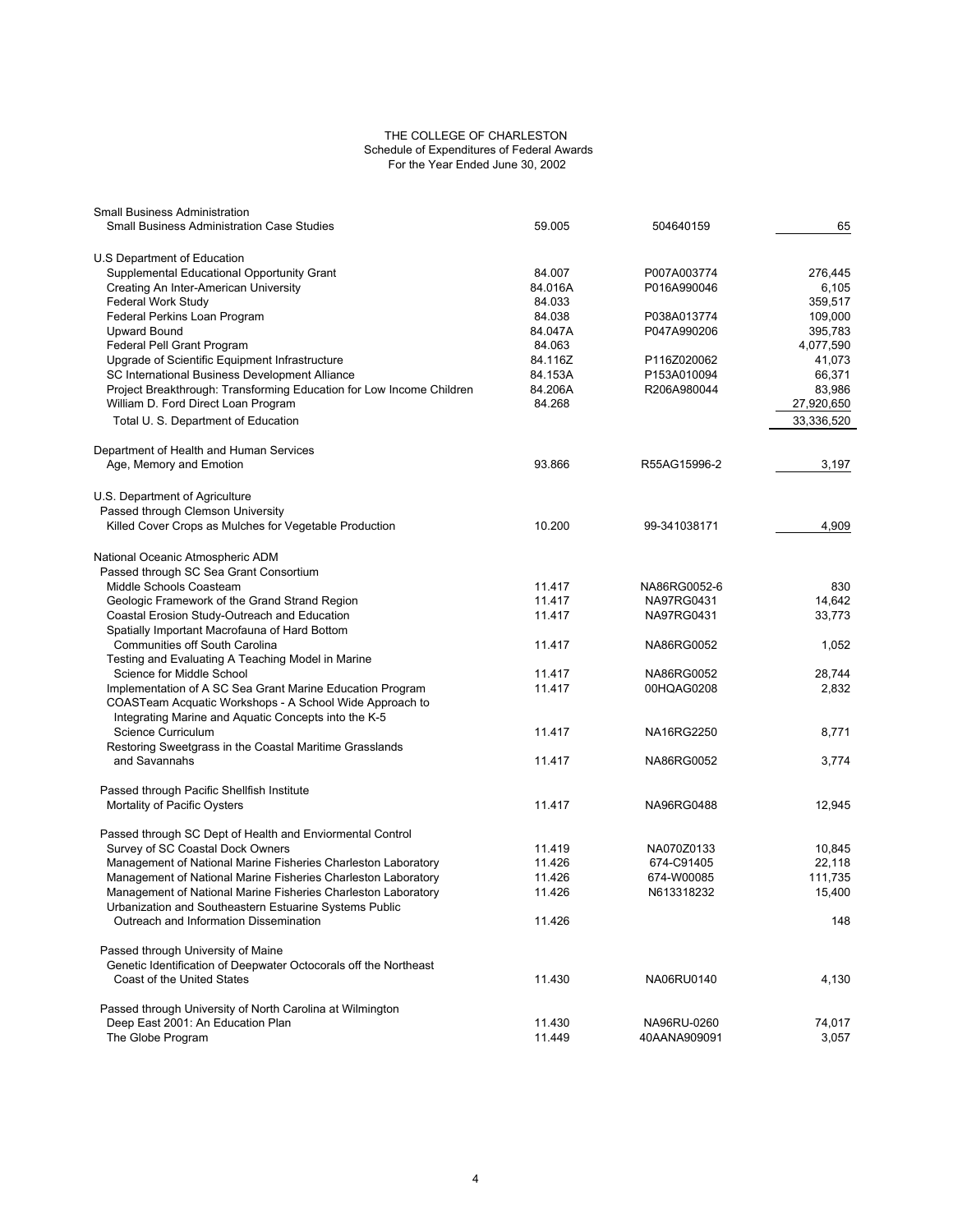| Passed through SC Department of Natural Resources                                                                              |                      |                   |         |
|--------------------------------------------------------------------------------------------------------------------------------|----------------------|-------------------|---------|
| Southeastern Regional Taxonomic Center                                                                                         | 11.472               | NA16FL1490        | 33,591  |
| South Atlantic Bight Regional Exploration                                                                                      | 11.473<br>NA170C1482 |                   | 171,918 |
| Analysis of Sea Turtle Blood Samples for Testosterone Levels                                                                   |                      |                   |         |
| for Sex Determination                                                                                                          | 11.999               | 40RTNF000046      | 783     |
| Analysis of Sea Turtle Blood Samples for Testosterone Levels                                                                   |                      |                   |         |
| for Sex Determination                                                                                                          | 11.999               | 40ETNF170062      | 445     |
| Sea Turtle Testosterone Analysis - Florida Bay                                                                                 | 11.999               | 40AANF1A4103      | 71      |
| Characterization of Stressors on Grass Shrimp and Corals                                                                       | 11.999               | 40EUNC200113      | 1,731   |
| Production of Carysfort Reef Posters and CD Roms                                                                               | 11.999               |                   | 1,735   |
| Total National Oceanic Atmospheric ADM                                                                                         |                      |                   | 559,087 |
| U. S. Department of the Intererior                                                                                             |                      |                   |         |
| Passed through SC Parks, Recreation and Tourism                                                                                |                      |                   |         |
| S.C. National Heritage Corridor                                                                                                | 15.904               | 1443CA509098      | 1,350   |
| Genetic Analysis of Seabeach Amaranth                                                                                          | 15.FFB               | 14840181-99-G-087 | 5,141   |
| Total U.S. Department of the Interior                                                                                          |                      |                   | 6,491   |
| U.S. Department of Justice                                                                                                     |                      |                   |         |
| Passed through SC Department of Public Safety                                                                                  |                      |                   |         |
| <b>Bullet Proof Vest Program</b>                                                                                               | 16.607               |                   | 1,593   |
| Passed through SC Dept of Alcohol and Other Drug Abuse Services                                                                |                      |                   |         |
| <b>Enforcing Underage Drinking Laws</b>                                                                                        | 16.727               | 99-AH-FX-0045     | 3,872   |
| Coalition for Change/Social Norms                                                                                              | 16.727               | 2000-AH-FX-0045   | 20,000  |
| Total U.S. Department of Justice                                                                                               |                      |                   | 25,465  |
| U.S. Department of Transportation                                                                                              |                      |                   |         |
| Passed through SC Dept of Transportation                                                                                       |                      |                   |         |
| Impact Assessment of the New Cooper River Bridge                                                                               | 20.205               |                   | 14,262  |
| National Aeronautics Space Administration                                                                                      |                      |                   |         |
| Passed through The University of Alabama in Huntsville                                                                         |                      |                   |         |
| <b>BATSE 5B Catalog</b>                                                                                                        | 43.001               | <b>NCC8-200</b>   | 2,528   |
| Early BATSE GRB Afterglows                                                                                                     | 43.999               | NAG5-11017        | 26,268  |
| Passed through The SC Research Authority                                                                                       |                      |                   |         |
| NASA EPSCoR Management                                                                                                         | 43.999               | <b>NCC5-174</b>   | 2,017   |
| <b>Wetland Research</b>                                                                                                        | 43.999               | <b>NCC5-174</b>   | 6,807   |
| Passed Through The University of South Carolina                                                                                |                      |                   |         |
| NASA EPSCoR Management                                                                                                         | 43.999               | <b>NCC5-174</b>   | 261     |
| <b>Wetland Research</b>                                                                                                        | 43.999               | <b>NCC5-174</b>   | 6,498   |
| Total National Aeronautics Space Administration                                                                                |                      |                   | 44.379  |
| National Foundation of the Arts and the Humanities                                                                             |                      |                   |         |
| Passed Through the S.C. Humanities Council                                                                                     |                      |                   |         |
| Documenting the History of Black Baptist Woment in S.C.                                                                        | 45.129               | SO-21740-01       | 1,200   |
| Teacher Leadership and Successful Schools                                                                                      | 45.129               | SO-21740-01       | 1,200   |
| Regional Humanities Center Proposal                                                                                            | 45.129               | SO-21740-01       |         |
| Honoring Fallen Soldiers                                                                                                       | 45.129               | SO-21740-01       | 4,840   |
| Planning Grant for Regional Humanities Center                                                                                  | 45.130               | CW-20007-00       | 173     |
| Processing the Jewish Archives, 1750 to the Present                                                                            | 45.149               | PA-23691-01       | 87,973  |
|                                                                                                                                | 45.161               | RZ-20860-02       | 17,940  |
|                                                                                                                                |                      |                   | 113,327 |
| The Material World of Tidewater, the Lowcountry, and the Caribbean<br>Total National Foundation of the Arts and the Humanities |                      |                   |         |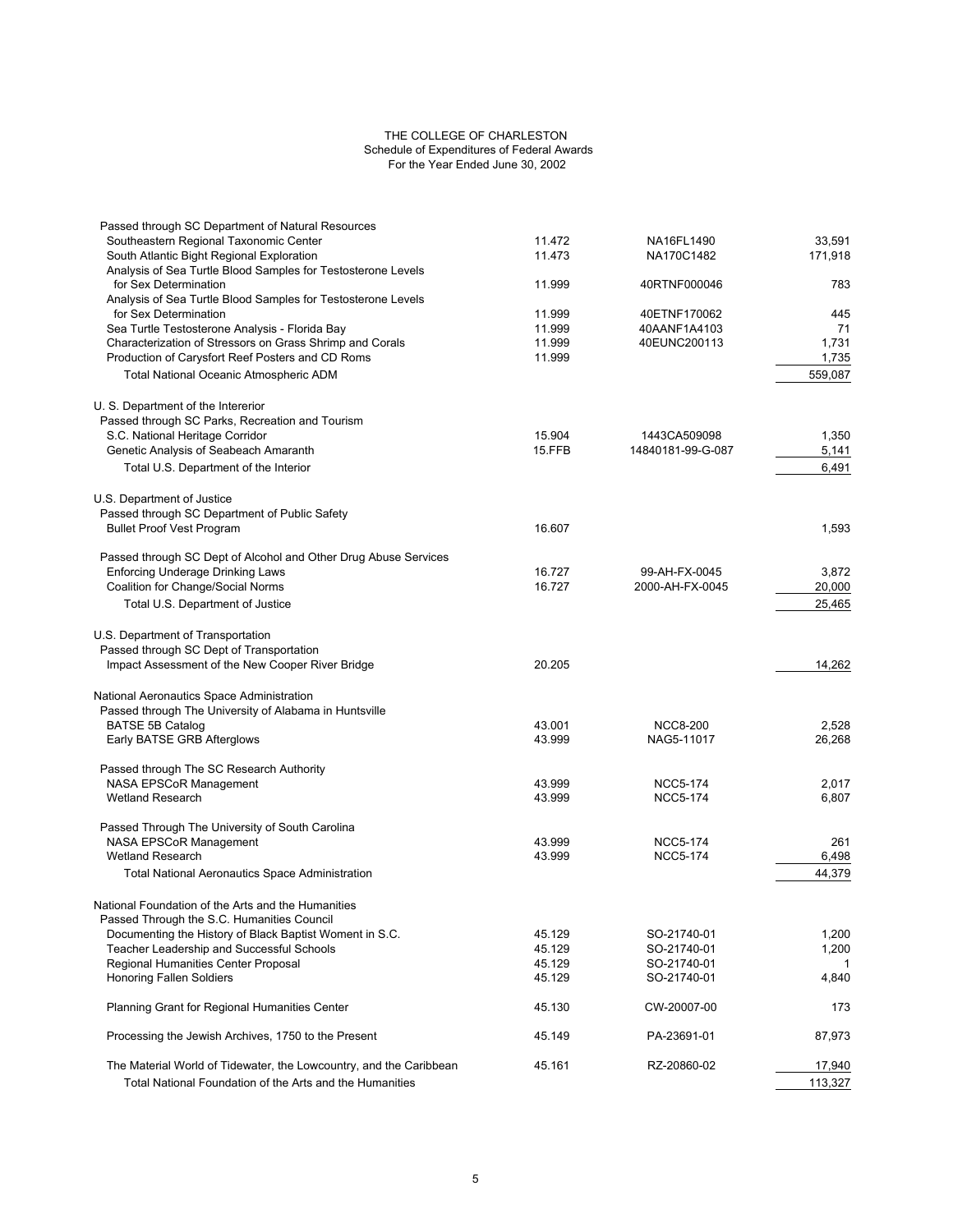| <b>National Science Foundation</b>                                                                       |                    |                       |                 |
|----------------------------------------------------------------------------------------------------------|--------------------|-----------------------|-----------------|
| Passed Through California State University Fullerton Foundation                                          |                    |                       |                 |
| Detailed Study of the Cicumstellar Enviroment Around A-Type Stars                                        | 47.049             | AST-9819737           | 43,238          |
| Passed Through the University of Georgia                                                                 |                    |                       |                 |
| A Live Performance Simulation System: Virtual Vaudeville                                                 | 47.070             | RR171-027             | 375             |
| Passed Through the University of Alabama - Tuscaloosa                                                    |                    |                       |                 |
| Phylogeny of Physid Snails and Evolution of Reproductive Isolation                                       | 47.074             | DEB-0128964           | 6,073           |
| Passed Through the University of South Carolina                                                          |                    |                       |                 |
| S.C. Alliance For Minority Participation                                                                 | 47.076             | HRD-9702034           | 29,390          |
| Passed Through the State Department of Education                                                         |                    |                       |                 |
| <b>Charleston Mathematics and Science Hub</b>                                                            | 47.076             | ESR-9810313           | 46,833          |
| SC SSI Technical Education Research Center                                                               | 47.076             | ESR-9810313           | 48,785          |
|                                                                                                          |                    |                       |                 |
| Passed Through Claflin University<br>SC Computer Science, English and Math Scholarships                  | 47.076             | DUE 0094797           | 2,000           |
|                                                                                                          |                    |                       |                 |
| Passed Through Berkley County School District                                                            |                    |                       |                 |
| Middle School Science Standards Institute Coordinator                                                    | 47.076             | ESI-9986869           | 3,389           |
| <b>Total National Science Foundation</b>                                                                 |                    |                       | 180,083         |
| <b>Enviromental Protection Agency</b>                                                                    |                    |                       |                 |
| Passed Through Florida Dept of Enviormental Protection                                                   |                    |                       |                 |
| Florida Keys Coral Monitoring                                                                            | 66.454             | X994649-94-2          | 1,955           |
| Passed Through Old Dominion University Research Foundation                                               |                    |                       |                 |
| The Role of Ecosystem Processes in Restoring Local and Regional                                          |                    |                       |                 |
| Species Diversity in Coastal Plain Watersheds                                                            | 66.500             | R825795-01-0          | 9,670           |
| Passed Through National Association of Schools of Public Affairs and                                     |                    |                       |                 |
| Adminstration                                                                                            |                    |                       |                 |
| SCOPE - Lead based paint/Steel Structures                                                                | 66.606             | CX826356-01-3         | 5,770           |
| <b>Total Enviromental Protection Agency</b>                                                              |                    |                       | 17,395          |
| U.S. Department of Education                                                                             |                    |                       |                 |
| Passed Through Charleston County School District                                                         |                    |                       |                 |
| High Five Even Start Program                                                                             | 84.213C            | S213C000041           | 2,707           |
| High Five Even Start Program                                                                             | 84.213C            | 02EK017               | 4,150           |
| Passed Through the SC Department of Education                                                            |                    |                       |                 |
| Upward Bound Academy For Academic Excellence                                                             | 84.276A            | 01GB303               | 8,913           |
|                                                                                                          |                    |                       |                 |
| Passed Through the SC Commission on Higher Education                                                     |                    |                       |                 |
| Institute For Foreign Language Teachers                                                                  | 84.281A            | S281B000040           | 941             |
| Institute For Foreign Language Teachers                                                                  | 84.281B            | S281B000040           | 45,149          |
| Passed Through Charleston County School District                                                         |                    |                       |                 |
| Planning Grant For Charter School Progam                                                                 | 84.282             | S282A97007-98         | 1,728           |
|                                                                                                          |                    |                       |                 |
| Passed Through the SC Commission on Higher Education<br>Gear Up - Saturday Academic and Summer Institute | 84.334A            | P334A990172-00        | 25,472          |
| Gear Up - Saturday Academic and Summer Institute                                                         | 84.334A            | P334A990172-01        | 102,199         |
|                                                                                                          |                    |                       |                 |
| Passed Through the SC Department of Education                                                            |                    |                       |                 |
| Title II Teacher Quality Enhancement Grant<br>Title II Statndards and Assessment Project                 | 84.336A<br>84.336A | 01F1303<br>02F1303-01 | 3,018<br>26,686 |
| Title II Praxis Workshop                                                                                 | 84.336A            | 02F1303-02            | 3,350           |
| Total U.S. Department of Education                                                                       |                    |                       | 224,313         |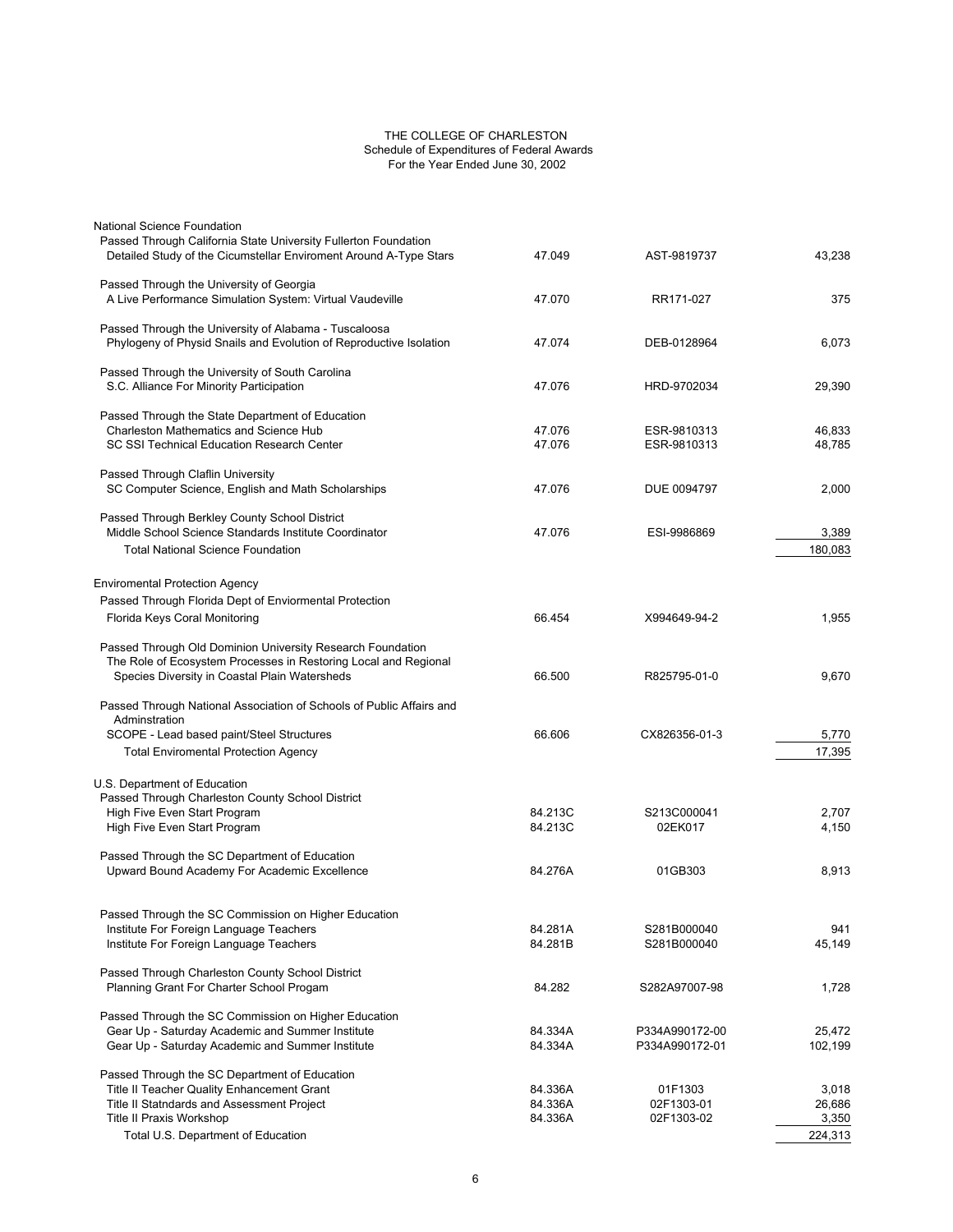| U.S. Department of Health and Human Services                 |        |                 |            |
|--------------------------------------------------------------|--------|-----------------|------------|
| Passed Through the University of South Carolina              |        |                 |            |
| South Carolina Biomedical Research Infrastructure Network    | 93.389 | P20RR16461-01   | 49.487     |
| Passed Through the Medical University of South Carolina      |        |                 |            |
| Light Dosimetry Modeling for Esophageal Photodynamic Therapy | 93.398 | P20RR16461-01   | 11.723     |
| Passed Through Project Duke University                       |        |                 |            |
| Age, Optimal Time of Day, and Cognition                      | 93.866 | 5R01 AG12753-04 | 46,787     |
| U.S. Department of Health and Human Services                 |        |                 | 107,997    |
| Total Federal Assistance Expended                            |        |                 | 36.470.032 |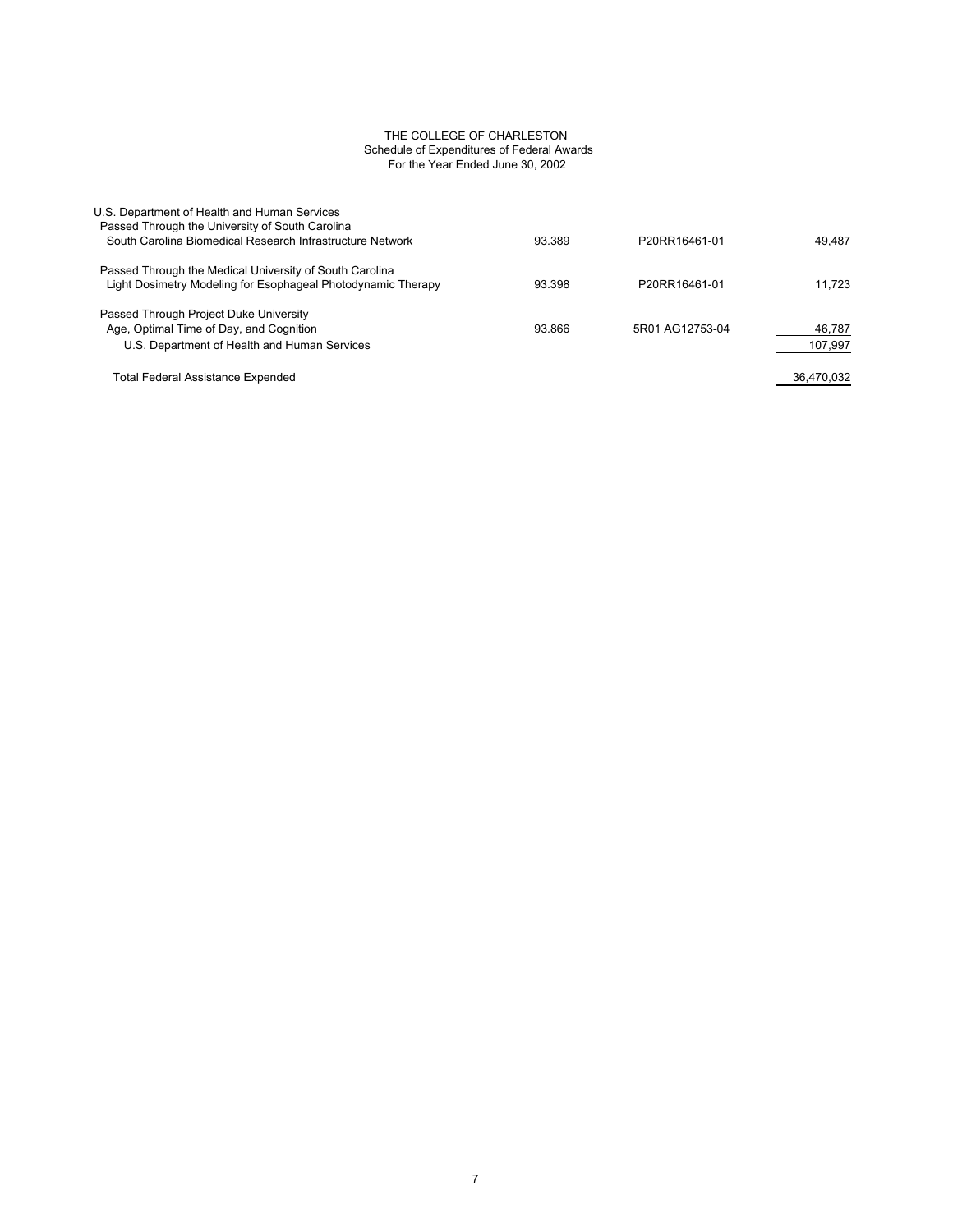## **Note 1 - Basis of Presentation**

The accompanying schedule of federal awards includes the federal grant activity of The College of Charleston and is presented on the accrual basis of accounting. The information in this schedule is presented in accordance with the requirements of OMB Circular A-133, *Audits of States, Local Governments, and Non-Profit Organizations*. Therefore, some amounts presented in this schedule may differ from amounts presented in, or used in the preparation of, the basic financial statements.

## **Note 2 - Loans Outstanding**

The Student Financial Assistance Loan Programs Cluster (SFA)is defined as a cluster of closely related student financial assistance programs with different CFDA numbers that share common compliance requirements. The loan program amounts are as follows:

|                                      |        | Loans                   | Loan          |
|--------------------------------------|--------|-------------------------|---------------|
|                                      | CFDA   | Made During             | Balance at    |
|                                      |        | Number Fiscal Year 2002 | June 30, 2002 |
|                                      |        |                         |               |
| Federal Perkins Loan Program-        |        |                         |               |
| Federal Capital Contributions 84.038 |        | \$109,000               | \$2,373,946   |
|                                      |        |                         |               |
| Federal Direct Student Loan          | 84.265 | \$27,920,650            | S             |

The Federal Direct Student Loan program provides loan capital directly from the federal government (rather than through private lenders) to vocational, undergraduate, and graduate students and their parents. The loans are made directly from the federal government; therefore there is no loan balance recorded at the university level.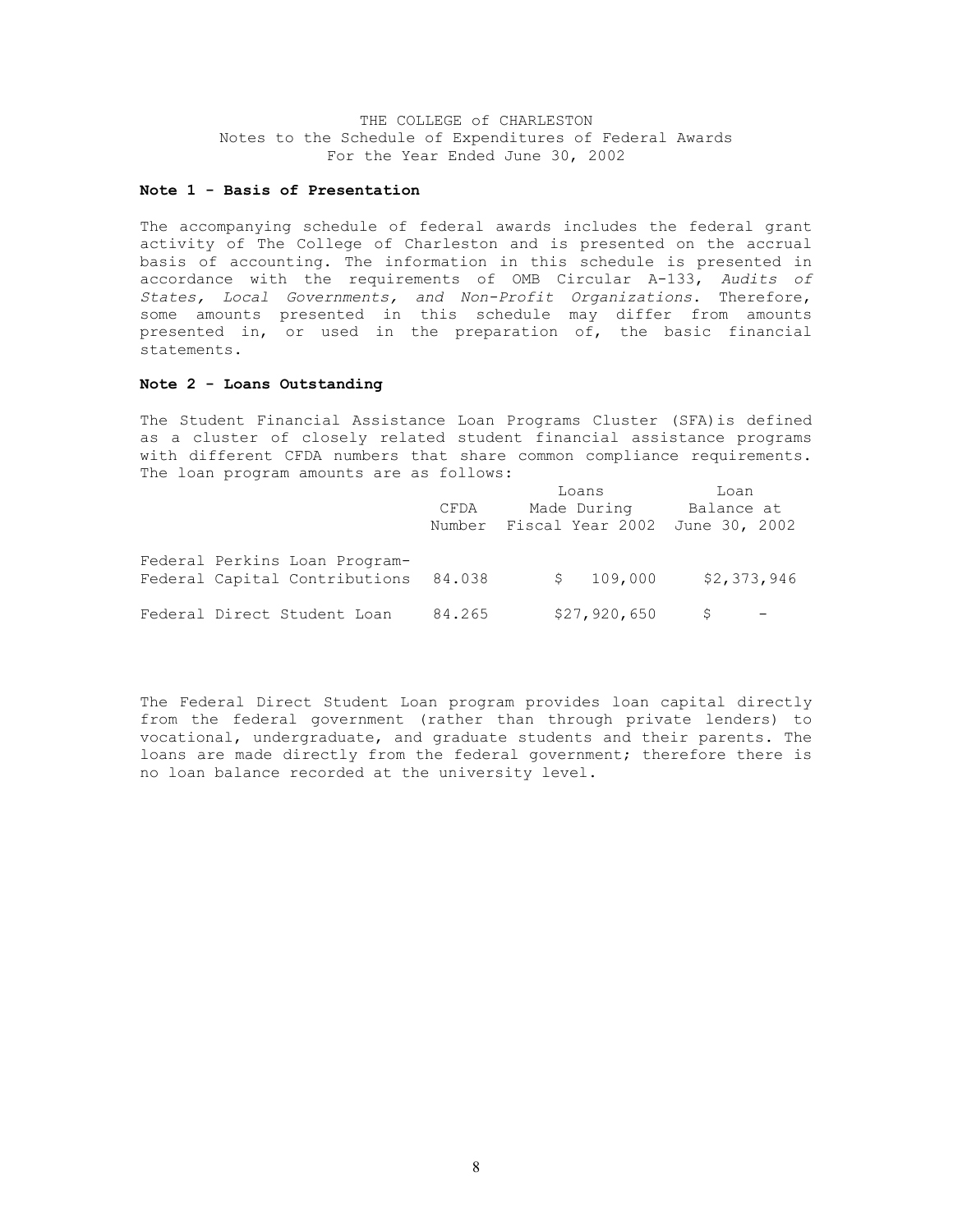THE COLLEGE OF CHARLESTON Schedule of Findings and Questioned Costs For the Year Ended June 30, 2002

### **I. Summary of auditor's results**

- A. An unqualified opinion dated October 31, 2002 was issued on the financial statements of The College of Charleston.
- B. Our audit of the financial statements disclosed no reportable conditions related to internal control over financial reporting.
- C. Our audit of the financial statements disclosed no instances of noncompliance with laws, regulations and the provisions of contracts and grant agreements that are material to the financial statements.
- D. An unqualified opinion dated October 31, 2002 was issued on The College of Charleston's compliance with the types of compliance requirements applicable to its major federal programs.
- E. There are no findings related to internal control over major programs required to be reported under Section .510 of OMB Circular A-133.
- F. Major federal programs for The College of Charleston for the fiscal year ended June 30, 2002 are:

| CFDA Number | Program Title                              |
|-------------|--------------------------------------------|
| 84.007      | Supplemental Educational Opportunity Grant |
| 84.033      | Federal Work Study                         |
| 84.038      | Federal Perkins Loan Program               |
| 84.063      | Pell Grant Program                         |
| 84.268      | William D. Ford Direct Loan Program        |
| 84.047A     | Trio - Upward Bound                        |
| 43.001      | Aerospace Education Services Program       |
| 47.074      | Biological Sciences                        |

- G. The threshold for determining major federal programs for The College of Charleston was \$300,000.
- H. The College of Charleston was assessed as a low risk auditee under Circular No. A-133.
- **II. Findings related to the audit of the financial statements of The College of Charleston**

There were no findings related to the audit of the financial statements that are required to be reported.

## **III. Findings and questioned costs related to the audit of federal awards**

No findings and questioned costs for federal awards were noted that are required to be reported under Section .510 (a) of OMB Circular A-133.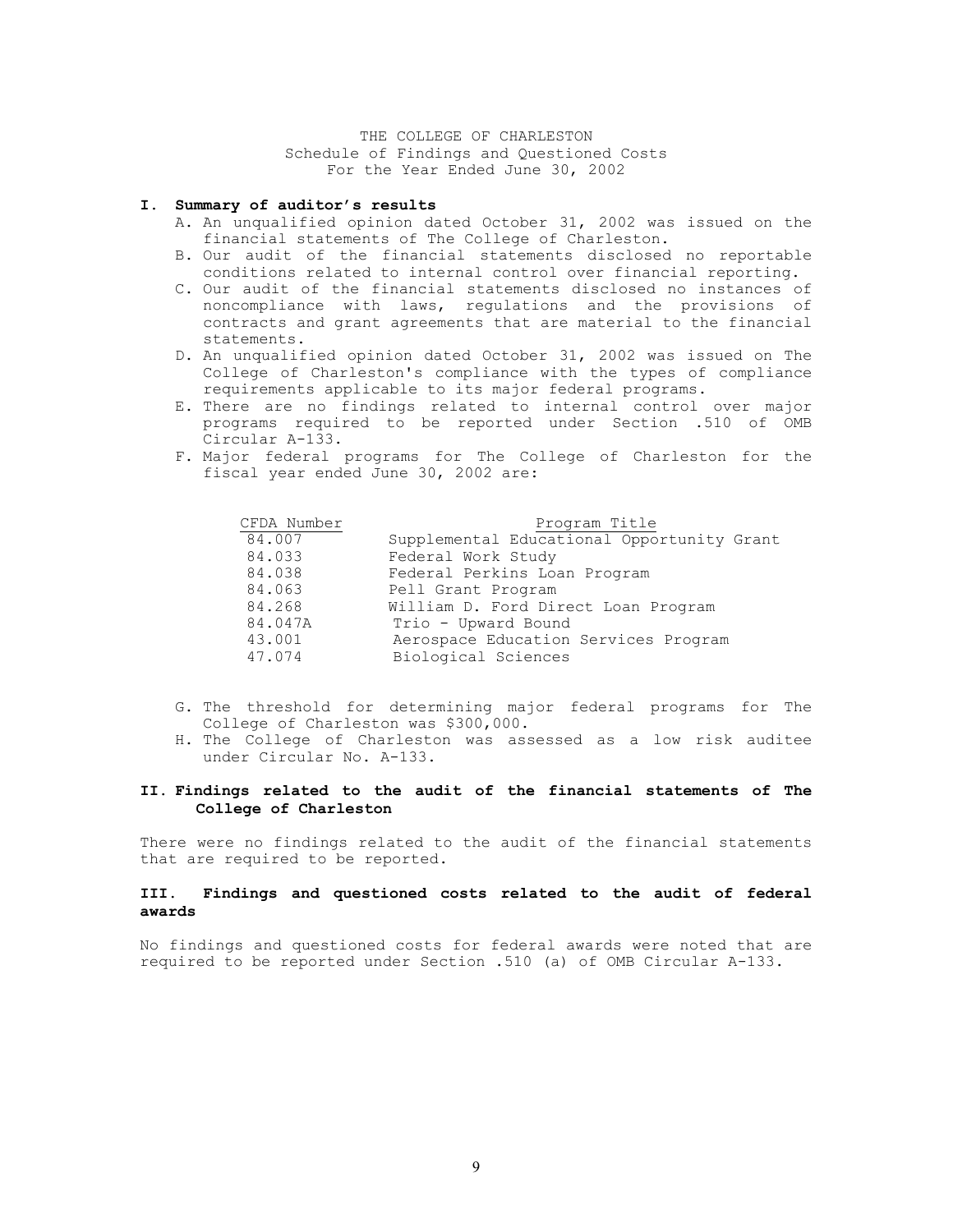## THE COLLEGE of CHARLESTON Status of Prior Findings June 30, 2002

During the current engagement, we reviewed the status of the corrective action taken on each of the findings reported in the Management Letter Comments section of the Independent Auditor's Report on Internal Control of the College of Charleston resulting from the audit of the College's financial statements as of and for the year ended June 30, 2001. That audit was performed by other auditors, whose report was dated November 9, 2001. We determined that the College has taken adequate corrective action on each of the findings.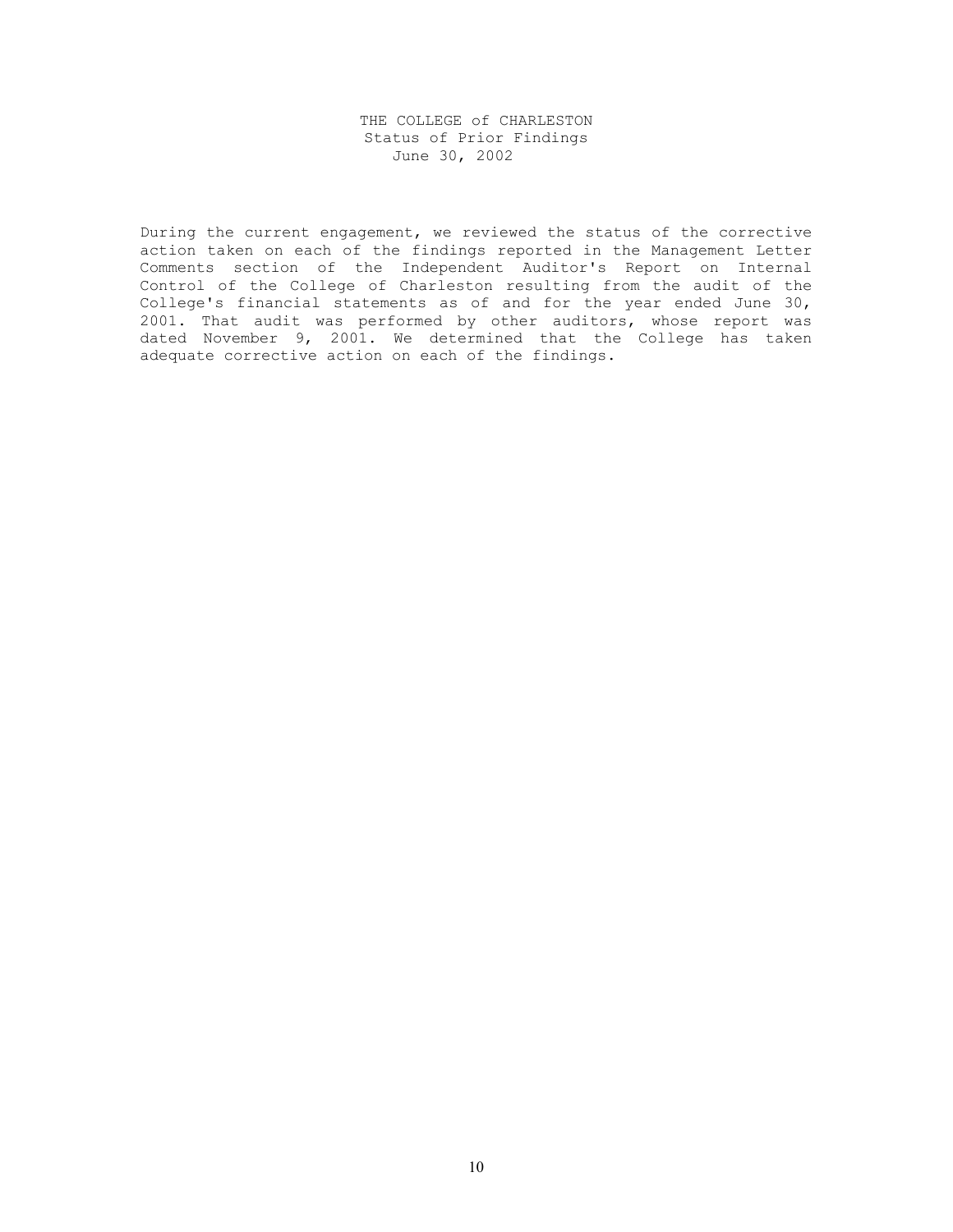

## **REPORT ON COMPLIANCE AND ON INTERNAL CONTROL OVER FINANCIAL REPORTING BASED ON AN AUDIT OF FINANCIAL STATEMENTS PERFORMED IN ACCORDANCE WITH GOVERNMENT AUDITING STANDARDS**

The Office of the State Auditor and Members of the Board of Trustees The College of Charleston Charleston, South Carolina

We have audited the financial statements of The College of Charleston, as of and for the year ended June 30, 2002, and have issued our report thereon dated October 31, 2002. We conducted our audit in accordance with auditing standards generally accepted in the United States of America and the standards applicable to financial audits contained in *Government Auditing Standards,* issued by the Comptroller General of the United States.

## Compliance

As part of obtaining reasonable assurance about whether The College of Charleston's financial statements are free of material misstatement, we performed tests of its compliance with certain provisions of laws, regulations, contracts and grants, noncompliance with which could have a direct and material effect on the determination of financial statement amounts. However, providing an opinion on compliance with those provisions was not an objective of our audit and, accordingly, we do not express such an opinion. The results of our tests disclosed no instances of noncompliance that are required to be reported under *Government Auditing Standards.*

#### Internal Control Over Financial Reporting

In planning and performing our audit, we considered The College of Charleston's internal control over financial reporting in order to determine our auditing procedures for the purpose of expressing our opinion on the financial statements and not to provide assurance on the internal control over financial reporting. Our consideration of the internal control over financial reporting would not necessarily disclose all matters in the internal control over financial reporting that might be a material weakness. A material weakness is a condition in which the design or operation of one or more of the internal control components does not reduce to a relatively low level the risk that misstatements in amounts that would be material in relation to the financial statements being audited may occur and not be detected within a timely period by employees in the normal course of performing their assigned functions. We noted no matters involving the internal control over financial reporting its operation that we considered to be material weaknesses.

This report is intended for the information and use of the Board of Trustees, management, and the federal awarding agencies and pass-through